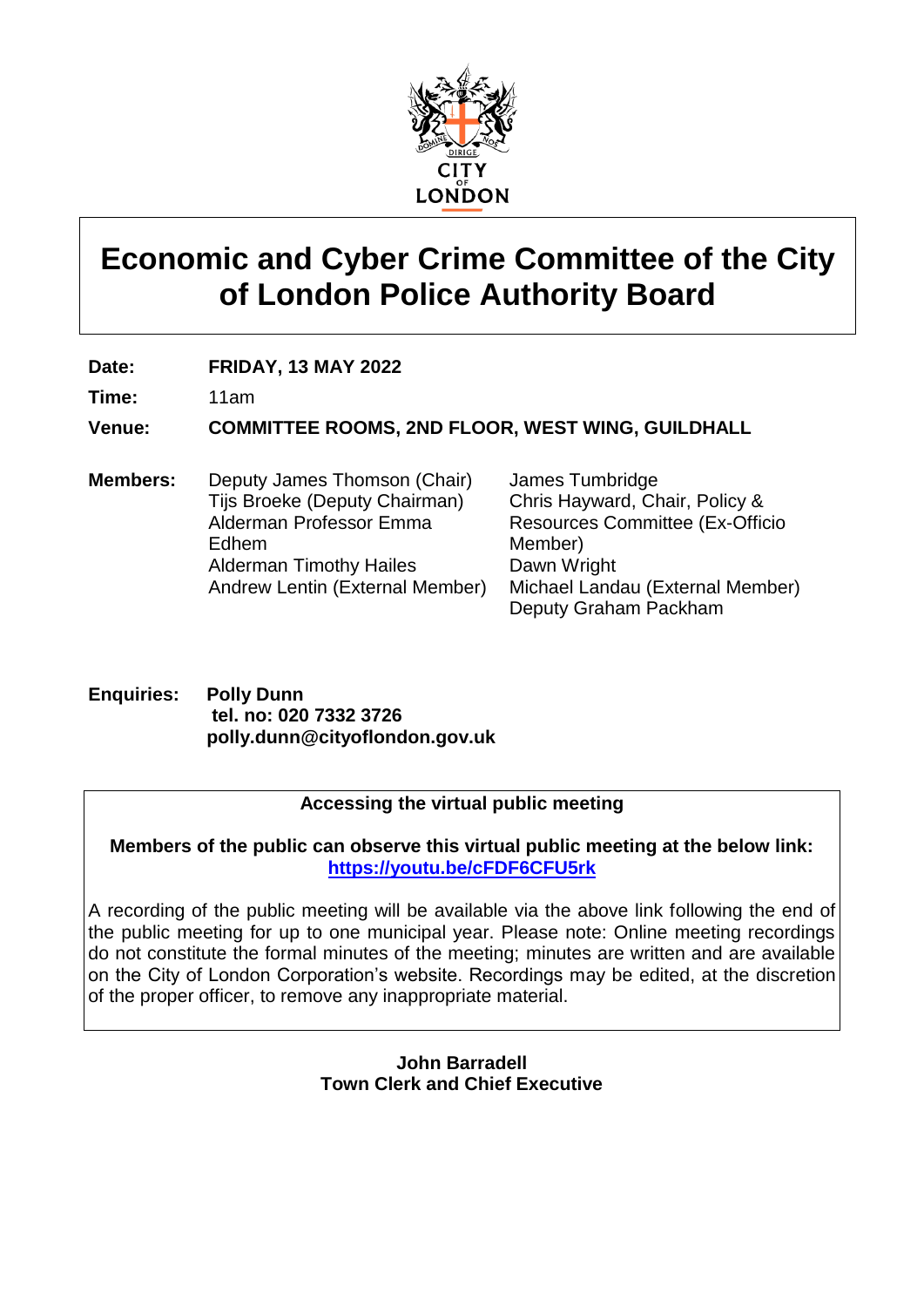### **AGENDA**

#### **Part 1 - Public Agenda**

#### 1. **APOLOGIES**

#### 2. **MEMBERS' DECLARATIONS UNDER THE CODE OF CONDUCT IN RESPECT OF ITEMS ON THE AGENDA**

#### 3. **TERMS OF REFERENCE**

To receive the terms of reference of this Committee, as agreed by the City of London Police Authority Board at its meeting of 25 April 2022.

> **For Information** (Pages 5 - 6)

#### 4. **MINUTES**

To agree the public minutes and non-public summary of the meeting held on 14 February 2022.

> **For Decision** (Pages 7 - 12)

## 5. **PUBLIC OUTSTANDING REFERENCES**

Joint report of the Town Clerk and Commissioner.

**For Information** (Pages 13 - 16)

#### 6. **NATIONAL LEAD FORCE UPDATE** Report of the Commissioner.

**For Information** (Pages 17 - 24)

7. **CYBER GRIFFIN UPDATE** Report of the Commissioner.

> **For Decision** (Pages 25 - 28)

#### 8. **Q4 NATIONAL LEAD FORCE PERFORMANCE UPDATE** Report of the Commissioner.

**For Information** (Pages 29 - 44)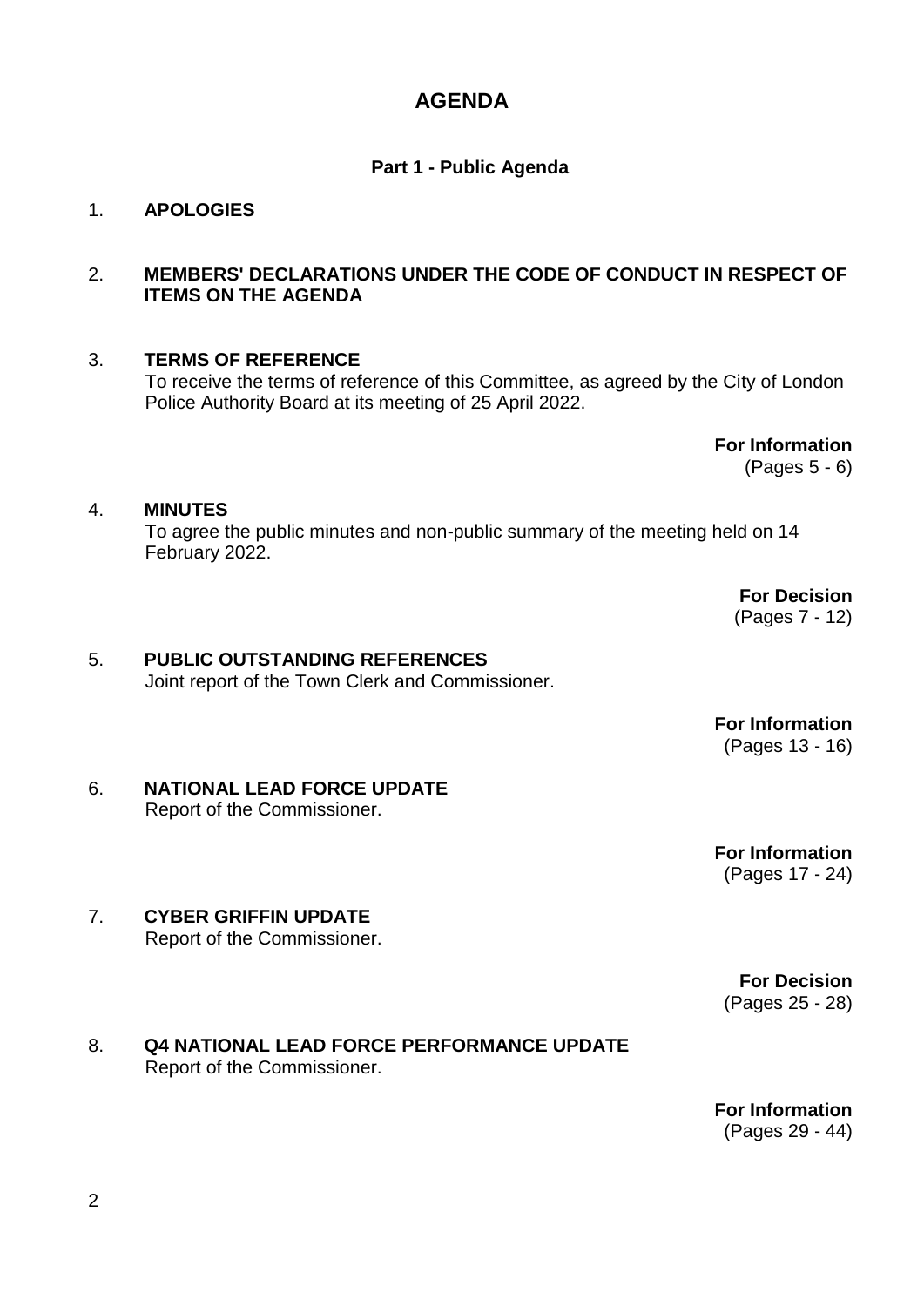#### 9. **INNOVATION & GROWTH - UPDATE OF CYBER & ECONOMIC CRIME RELATED ACTIVITIES**

Report of the Executive Director of Innovation and Growth.

**For Information** (Pages 45 - 50)

#### 10. **QUESTIONS ON MATTERS RELATING TO THE WORK OF THE COMMITTEE**

#### 11. **ANY OTHER BUSINESS THAT THE CHAIRMAN CONSIDERS URGENT**

#### 12. **EXCLUSION OF THE PUBLIC**

**MOTION** - That under Section 100(A) of the Local Government Act 1972, the public be excluded from the meeting for the following item(s) on the grounds that they involve the likely disclosure of exempt information as defined in Part I of Schedule 12A of the Local Government Act.

**For Decision**

#### **Part 2 - Non-Public Agenda**

#### 13. **NON-PUBLIC MINUTES** To agree the non-public minutes of the meeting held on 13 February 2022.

**For Decision** (Pages 51 - 52)

### 14. **NON-PUBLIC OUTSTANDING REFERENCES**

Joint report of the Town Clerk and Commissioner.

**For Information** (Pages 53 - 54)

#### 15. **NATIONAL LEAD FORCE PLAN 2020-23- REFRESH** Report of the Commissioner.

**For Information** (Pages 55 - 86)

#### 16. **NPCC CYBER CRIME PORTFOLIO UPDATE** Report of the Commissioner.

**For Information** (Pages 87 - 90)